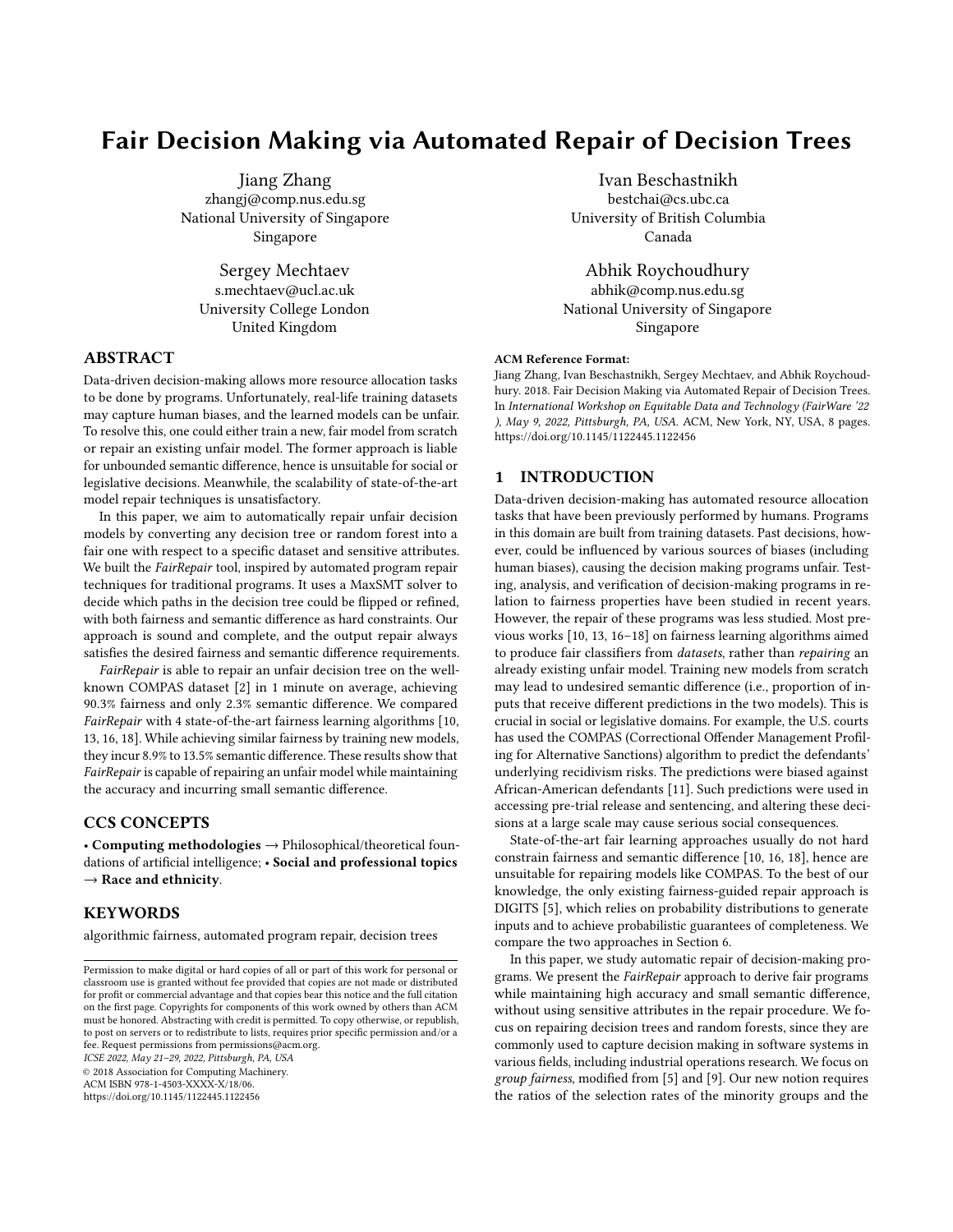majority groups to be bounded from both below and above, instead of from below only. This modification is to accommodate the cases where the minority groups are unknown. FairRepair uses the dataset to repair the unfair model and produces a fair model with bounded semantic difference as output, by transforming the decision trees and random forests into their logical equivalents, encoding the fairness and semantic difference criteria as hard constraints, and using a MaxSMT solver to produce repairs. The algorithm then refines the decision tree paths and changes their leaf labels as needed. Our approach is sound and complete [\[6\]](#page-7-9) with respect to the given dataset, i.e., for any fairness and semantic difference constraints, whenever the constraints are satisfiable, FairRepair outputs a repaired model as a solution.

We evaluated FairRepair on three publicly available datasets: the Adult dataset from UC Irvine, UFRGS entrance exam and GPA dataset from Harvard, and COMPAS dataset from ProPublica. Our implementation achieves the claimed fairness guarantees for different fairness thresholds, semantic difference bounds and sensitive attributes. We also study the scalability of FairRepair, and find that it is able to repair decision trees with 10k leaves on a dataset with 48k data points and 14 features in under 1 minute (average time), while achieving 90.2% fairness and only 5.7% semantic difference. We also evaluated four state-of-the-art fair learning algorithms [\[10,](#page-7-1) [13,](#page-7-2) [16,](#page-7-3) [18\]](#page-7-4). Although these algorithms were able to construct models on the Adult dataset with similar fairness, we found that the resulting models had a significant semantic difference (up to 11.7%). We make our *FairRepair* tool available online as open-source [\[7\]](#page-7-10).

In summary, our contributions are:

1. We propose a novel MaxSMT-based solution to fairness-guided automated repair of decision trees and random forests.

2. We prove that our approach is sound and complete in finding fair repairs with a bounded semantic difference.

3. We implement our approach in the tool FairRepair. We show that FairRepair outperforms state-of-the-art fairness learning algorithms on both fairness and semantic difference.

#### 2 OVERVIEW

Consider a simple decision tree  $T_{job}$  in Figure [1\(](#page-1-0)a). This classifier predicts if a candidate should be offered a job based on two features: college ranking (col) and working experience in years (exp). A simple dataset  $D$  in Figure [1\(](#page-1-0)c) is used for illustration. It is important that  $T_{\text{job}}$  does not discriminate against minorities. In this example, we show our techniques with respect to group fairness. Group fairness is based on the legal guideline for avoiding hiring discrimination, the "80% rule", i.e., the rate at which minority candidates are offered jobs should be at least 80% of the rate at which majority candidates are offered jobs. We extend this notion to bound the ratios of selection rates from both below and above. Let gender be the sensitive attribute, group fairness is represented by

$$
Y_{\text{job}} \equiv \frac{r_{\text{m}}}{r_{\text{f}}} \ge 0.8 \land \frac{r_{\text{f}}}{r_{\text{m}}} \ge 0.8 \equiv 0.8 \le \frac{r_{\text{f}}}{r_{\text{m}}} \le 1.25,
$$

where  $r_f = \mathbb{P}(\text{get jobs}|\text{female})$  and  $r_m = \mathbb{P}(\text{get jobs}|\text{male})$ . With D, we can compute (by counting) that  $r_m = 0.6$  and  $r_f = 0.4$ , i.e.,  $Y_{job}$  = FALSE and the model  $T_{job}$  is not group fair.

To repair unfair decision trees and random forests, FairRepair performs two actions: flip and refine. The flip action changes the

ICSE 2022, May 21–29, 2022, Pittsburgh, PA, USA Jiang Zhang, Ivan Beschastnikh, Sergey Mechtaev, and Abhik Roychoudhury

<span id="page-1-0"></span>

| Gender Col Exp                     |    |               |  | Gender Col Exp |    |    |  |
|------------------------------------|----|---------------|--|----------------|----|----|--|
| F                                  | 7  | 8             |  | м              | 6  | 13 |  |
| F                                  | 11 | 6             |  | м              | 14 | 28 |  |
| F                                  | 25 | $\mathcal{P}$ |  | м              | 28 | 21 |  |
| F                                  | 33 | 20            |  | м              | 38 | 9  |  |
| F                                  | 49 | 13            |  | м              | 43 | 2  |  |
| (a) Comple detecat used fer repelr |    |               |  |                |    |    |  |

**(c) Sample dataset used for repair**

Figure 1: Hiring example classifier before and after repair.

label of a decision tree path, and the refine action splits a path into sub-paths and assign new labels to them. Each decision tree path corresponds to a unique hyper-rectangular region in the input space. We use the term path hyper-rectangles (PH) to denote decision tree paths.  $T_{\text{iob}}$  can thus be interpreted as three PHs with different labels. Below, the numbers in parenthesis represent the probabilities of male and female applicants in each PH. By definition, all these probabilities add up to 1.

| $\circ$ PH1: $(col \leq 10)$ ,                                            | TRUE, $(m: 0.1, f: 0.1)$ |
|---------------------------------------------------------------------------|--------------------------|
| $\circ$ PH2: $(col > 10) \times (exp > 15)$ , TRUE, $(m: 0.2, f: 0.1)$    |                          |
| $\circ$ PH3: $(col > 10) \times (exp \le 15)$ , FALSE, $(m: 0.2, f: 0.3)$ |                          |

For example, the probability of an input being in PH1 is 0.2, with both male and female contribute 0.1 probability. The acceptance rate is 60% for male candidate, but 40% for female candidates, hence this model does not satisfy the 80% rule.

The Flip Action. One way to repair the model to meet  $Y_{\text{job}}$  is to flip PH2, i.e., change its label to FALSE. This will change  $r_f$  and  $r_m$ to both 0.2, thus satisfying  $Y_{\text{iob}}$ . However, such repairs introduce new inequalities and applicants who could have been offered a job earlier are now rejected. For large scale government policies, such changes could cause serious social consequences. Hence, we bound the semantic difference, i.e., the proportion of applicants that receive different outcomes before and after the repair.

Our approach is SMT-based, which encodes the semantic difference as a logical constraint. Theoretically, FairRepair is able to find the repair with minimal semantic difference, by encoding the constraints as minimising the semantic difference. But optimisation tasks induce higher complexity. As a practical compromise, we bound the semantic difference. In this case, let the bound be 0.1, i.e., no more than 10% of the population should be given different outcomes after the repair. Now assign each  $PH_i$  a pseudo-Boolean SMT variable  $X_i$ , representing their label. If we add up the probabilities of paths receiving TRUE labels,  $Y_{job}$  can be represented as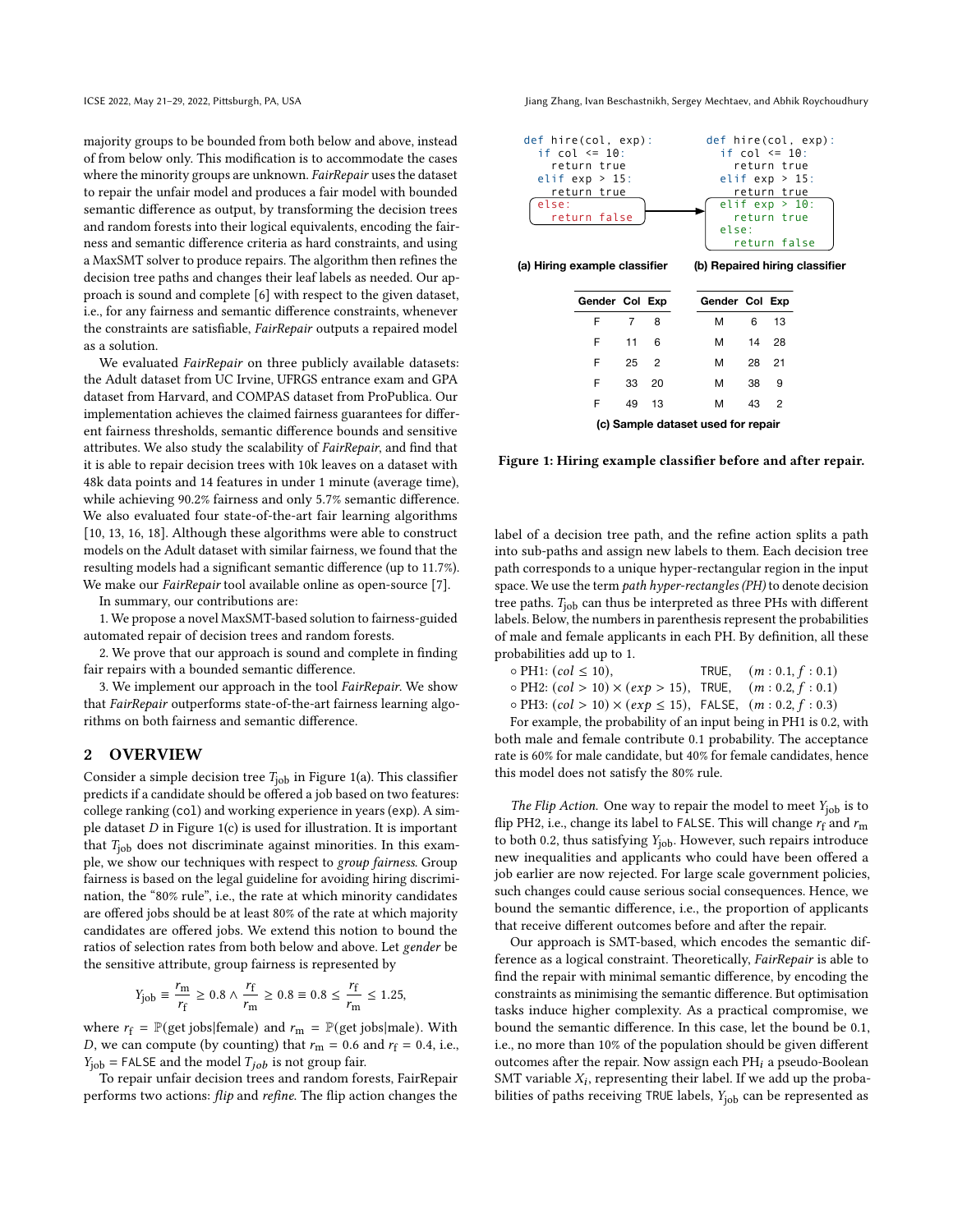Fair Decision Making via Automated Repair of Decision Trees ICSE 2022, May 21-29, 2022, Pittsburgh, PA, USA

(after simplification):

$$
0.8 \le \frac{r_{\rm m}}{r_{\rm f}} = \frac{0.1X_1 + 0.2X_2 + 0.2X_3}{0.1X_1 + 0.1X_2 + 0.3X_3} \le 1.25.
$$

For example, if the classification outcome of PH2  $X_2$  = FALSE, as a pseudo-Boolean variable, its numeric value will be 0 and its corresponding terms will vanish, i.e.,  $0.3 = 0.2 + 0.1$  proportion of the input population will get different classification outcomes. The total semantic difference requirement can thus be represented by:

$$
(0.1 + 0.1)XOR(X1, 1) + (0.2 + 0.1) XOR(X2, 1)+(0.2 + 0.3) XOR(X3, 0) \le 0.1
$$

The two SMT formulas above (fairness requirement and semantic different requirement) are UNSAT, hence no solutions can be found by only flipping the PHs. To continue, we need to refine the PHs.

The Refine Action. The next step of FairRepair is to split the PHs into smaller sub-PHs and repeat SMT solving (full description in Section [4.4\)](#page-4-0). In brief, each time we select an attribute that is most correlated with the sensitive attribute and split the PH into sub-PHs on this attribute. The disjoint union of the sub-PHs is the original PH. For now, assume that we obtained a refinement of PH3 into

 $\circ$  PH4:  $(col > 10) \times (exp \le 10)$ , FALSE, (0.2, 0.2).

 $\circ$  PH5: (col > 10)  $\times$  (10 < exp  $\leq$  15), FALSE, (0, 0.1).

Assigning new pseudo-Boolean variables  $X_4$  and  $X_5$  to PH4 and PH5, the fairness requirement is now (simplified):

$$
0.8 \le \frac{r_{\rm m}}{r_{\rm f}} = \frac{0.1X_1 + 0.2X_2 + 0.2X_4 + 0X_5}{0.1X_1 + 0.1X_2 + 0.2X_4 + 0.1X_5} \le 1.25.
$$

The semantic difference requirement becomes:

$$
(0.1 + 0.1)XOR(X_1, 1) + (0.2 + 0.1) XOR(X_2, 1) +
$$
  

$$
(0.2 + 0.2) XOR(X_4, 0) + (0 + 0.1) XOR(X_5, 0) \le 0.1
$$

The new SMT formulas are SAT, and one SAT assignment is  $X_1 =$ TRUE,  $X_2$  = TRUE,  $X_4$  = FALSE and  $X_5$  = TRUE. By splitting PH3 into PH4 and PH5, and flipping PH5, we produced a repaired decision tree that satisfies both the fairness and the semantic difference criteria (Figure [1\(](#page-1-0)b)). For real life dataset and models, the SMT formulas are more complex and require calibrated encoding. We also include additional soft constraints on accuracy and syntactic change. FairRepair keeps refining the PHs until the SMT result is SAT. Sections [4](#page-2-0) details the FairRepair algorithm.

#### <span id="page-2-1"></span>3 PROBLEM FORMULATION

A decision making program  $P$  is defined on an input space  $S$ , such that  $\forall x \in S. P(x) \in \{TRUE, FALSE\}$ . Let *S* be *n*-dimensional. Let *D* be a dataset. Each data point in D contains an n-tuple  $(a_1, a_2, \ldots, a_n) \in$ S and a Boolean outcome  $b$ . An input distribution  $p$  is a probability density function defined on the input space. If  $S$  is not associated with an input distribution, we assume that  $D$  represents the input distribution perfectly. The frequencies of  $n$ -tuples in  $D$  are interpreted to be the density function  $p$ .

Some attributes are sensitive, e.g., gender and race. Sensitive groups  $S_i$ 's are subsets of the input space, partitioned by combinations of different values of sensitive attributes, e.g., (female, Asian). Let  $M$  denote the total number of sensitive groups. For program  $P$ , passing rate  $r_i$  of a sensitive group  $S_i$  is the probability of an input

in  $S_i$  receiving a pre-defined outcome (TRUE, if not specified). That is,  $r_i := \mathbb{P}(P(x) = B | x \in S_i)$ , where B = TRUE.

DEFINITION 3.1 ( $p$ -RULE SCORE). The  $p$ -rule score measures the ratios of the passing rates as the degree of unfairness.

$$
p\text{-}rule score := \min_{\forall 1 \le i,j \le M} \frac{r_i}{r_j} \tag{1}
$$

DEFINITION 3.2 (GROUP FAIRNESS). For an input space S and a decision making program P, if the following holds,

$$
\forall 1 \le i, j \le M, cr_i \le r_j \le \frac{r_i}{c}
$$
 (2)

or equivalently p-rule score  $\geq c$ , then we say that P attains group fairness. The factor c is called the fairness threshold.

DEFINITION 3.3 (SEMANTIC DIFFERENCE). (Equiv. semantic distance.) For an input space S and two decision making programs  $P_1$ ,  $P_2$ defined on S, their semantic difference  $SD(P_1, P_2, S)$  (or  $SD(P_1, P_2)$ ) when  $S$  is clear) is the proportion of the population that receives different outcomes in the two programs. Formally,  $SD(P_1, P_2, S) :=$  $\mathbb{P}(P_1(x) \neq P_2(x) | x \in S).$ 

The Fairness Repair Problem. Given an input space S and a decision program  $P$  defined on  $S$  and not satisfying group fairness, a  $repair$  is a program  $R$  defined on  $S$  that attains group fairness. An *optimal repair*  $R_{op}$  is a repair that minimises the semantic difference between itself and P. By definition,  $R_{op}$  might not be unique.

DEFINITION 3.4 ( $\alpha$ -OPTIMAL REPAIR). Let  $R_{op}$  be an optimal repair. An  $\alpha$ -optimal repair is a repair R with a bounded semantic difference compared to P, i.e., if there exists an optimal repair  $R_{op}$ , R should be bounded by a multiplicative factor  $\alpha > 1$  compared to that of the optimal repair. Formally,  $SD(R, P) \leq \alpha \cdot SD(R_{op}, P)$ .

To solve a *fairness repair problem* is to find an  $\alpha$ -optimal repair . Since many decision making problems on fairness are relevant to social policies or resource distribution, it is important to ensure that the change is small, i.e., fewest people are affected due to the new policy. To avoid disparate treatment, we refrain from using sensitive attributes in the repaired model, but allow using them in the algorithm. Minimising the semantic difference between the repaired program and the original one also helps to minimise the changes in the accuracy and precision due to the repair process.

In principle, the algorithm can be forced to find an optimal solution  $R_{op}$  as we continue decreasing  $\alpha$ , but it is too computationally expensive for realistic models, because finding  $R_{op}$  is a complex optimisation problem. Therefore, we chose a more practical approach with a fixed  $\alpha,$  and as shown in Section [5,](#page-4-1) it does provide satisfactory semantic distance without making the problem intractable.

## <span id="page-2-0"></span>4 FAIRREPAIR FOR DECISION TRESS

In this section, we explain how FairRepair repairs a decision tree. Interested readers may refer to a detailed explanation [\[6\]](#page-7-9) for the random forests repair algorithm and the proof for soundness and completeness. The output decision tree satisfies the fairness requirement, and the semantic difference between the output and the original model, as compared to that of the optimal repair, is bounded by a multiplicative coefficient  $\alpha$ . Note that our approach is able to output a solution for any  $\alpha > 1$  [\[6\]](#page-7-9). We assume that the dataset used for repair correctly represents the input distribution.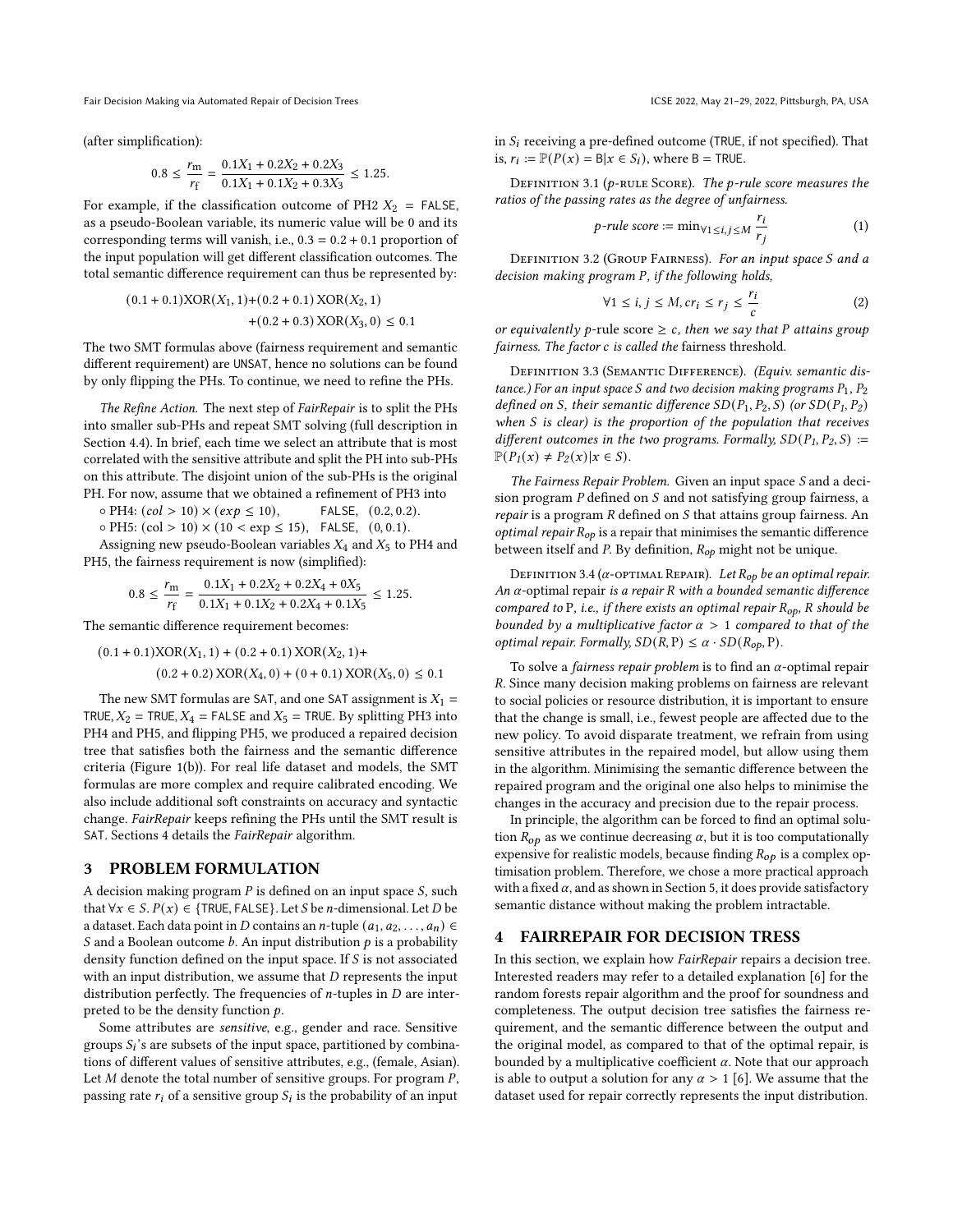<span id="page-3-0"></span>

| Algorithm 1 Top-level algorithm in FairRepair for Decision Trees |  |  |  |  |  |  |
|------------------------------------------------------------------|--|--|--|--|--|--|
|                                                                  |  |  |  |  |  |  |

| <b>Input:</b> $D =$ dataset, $T =$ decision tree, $c =$ fairness threshold. |
|-----------------------------------------------------------------------------|
| <b>Output:</b> Solution for Repaired Tree.                                  |
| $[H] \leftarrow$ CollectPH(T)                                               |
| $[P] \leftarrow \textbf{PathProbCal}(D, H)$ {Path probabilities.}           |
| $[R] \leftarrow LowerBoundCal([P])$ {Desired passing rates.}                |
| $[HC], [SC] \leftarrow Hard Constraints, Soft Constraints$                  |
| while is Refinable $([H]) ==$ TRUE do                                       |
| <b>if MaxSMT</b> ([H], [P], [R], [HC], [SC]) == UNSAT <b>then</b>           |
| $\mathbf{Refine}([H])$ {Refine path hyper-rectangles.}                      |
| else                                                                        |
| return $MaxSMT([H], [P], [R], [HC], [SC])$                                  |
| while TRUF do                                                               |
| $[HC] \leftarrow RelaxSemDiffConstraint([HC])$                              |
| <b>if MaxSMT</b> ([H], [P], [R], [HC], [SC]) == SAT <b>then</b>             |
| <b>return MaxSMT</b> ([H], [P], [R], [HC], [SC])                            |

Algorithm [1](#page-3-0) outlines the repair procedure. We first collect all decision tree PHs. Next we calculate the path probabilities, which are the proportion of inputs that reside in each PH. We use TRUE as the desired outcome when computing the passing rates, which are part of the fairness inequalities as described in Section [3.](#page-2-1) To meet the fairness criteria, the passing rates need to be altered. We compute the theoretical lower bound of the changes in passing rates, i.e., the minimal proportion of inputs that will be affected (receive different outcome after repair) in each sensitive group. The fairness and semantic difference criteria are encoded as hard MaxSMT constraints, while the accuracy and syntactic change criteria are encoded as soft MaxSMT constraints. They are all sent to a MaxSMT solver. For some PHs, we flip their labels. For some others, we refine (by inserting additional conditions) and assign them different labels to meet the desired passing rates. The MaxSMT procedure terminates when a solution is found. After all PHs have been fully refined, i.e., no PH can be split further, we relax the semantic difference constraint. Finally, we modify and output the decision tree based on the solution from the MaxSMT solver. Next, we detail each of the above steps.

#### 4.1 Computing Path Probabilities

Given an input space S, a dataset  $D \subseteq S$  and a decision tree T defined on  $S$ , the algorithm starts by collecting the tree paths. Note that  $T$ may not be trained from *D*. The paths are labelled  $\pi_i$ ,  $1 \leq i \leq n$ , where  $n$  is the total number of paths in  $T$ . The path hyper-rectangles are labelled  $H_i$ 's, and there is a one-to-one correspondence between  $H_i$ 's and  $\pi_i$ 's. Note that each  $H_i \subseteq S$  is a subspace of S. We abuse the notation to let  $H_i$  also denote  $D \cap H_i$ , the set of data points in  $D$  that reside in  $H_i$ . Let  $Y_i$  denote the label of  $H_i$ . Let  $\{A_1, \ldots, A_m\}$  be the set of sensitive attributes. There are in total  $M := |A_1| \times |A_2| \times \cdots \times |A_m|$ sensitive groups, where each  $|A_i|$  is the number of partitions of the valuations of  $A_i$ . Let  $S(p)$  denote the sensitive group of a data point p. For any  $p, S(p) \in [1, M]$ . For each path hyper-rectangle  $H_i$ , count the number of data points inside (denoted  $|H_i|$ ) and use them to compute the *path probabilities*,  $p_i := |H_i|/|D|$ . In addition, we record  $p_{i,j} := |p \in H_i : S(p) = j|/|\overline{D}|$ . Note that  $p_i = \sum_{1 \leq j \leq M} p_{i,j}$ , for all  $1 \leq i \leq n$ . Define  $P_j := \sum_{1 \leq i \leq n} p_{i,j}$  as the probability of

sensitive group *j*. By definition,  $\sum_{1 \le j \le M} p_j = 1$ . In our previous example, there is only one sensitive attribute and  $M = 2$ . There are three PHs, i.e.,  $n = 3$ .  $P_{\text{male}} = P_{\text{female}} = 0.5$  are the probabilities of the two sensitive groups.

#### <span id="page-3-2"></span>4.2 Calculating Lower Bounds of Changes

With the path probabilities, we can now compute the passing rates for each sensitive groups. In particular, for sensitive group  $S_i$ , its passing rate  $r_j = \sum_{1 \le i \le n, Y_i = \text{TRUE}} p_{i,j} / P_j$ . In our previous example,  $r_f$  = 0.4 and  $r_m$  = 0.52 for female and male groups. Recall the  $r_f = 0.4$  and  $r_m = 0.52$  for remarciant  $r_i$ <br>fairness requirement:  $\forall 1 \le i, j \le M$ ,  $\frac{r_i}{r_i}$  $\frac{r_i}{r_i} > c$ , where  $r_i$  and  $r_j$  are passing rates of subtrees. To meet this requirement, we need to modify the decision tree such that for each  $1 \le i \le M$ , the passing rate of  $T_i$  changes from  $r_i$  to  $x_i$ , where each  $x_i$  is a real variable to be computed in the following linear optimisation problem. We aim to find a solution with the minimal semantic difference from the original, unfair decision tree. To find the  $x_i$ 's, we solve:  $\lambda$  $\overline{11}$ 

$$
\begin{cases}\n\text{minimise } \sum_{i=1}^{N} p_i \cdot |x_i - r_i|, \\
\forall 1 \le i, j \le M, \frac{x_i}{x_j} \ge c, \\
\forall 1 \le i \le M, 0 \le x_i \le 1.\n\end{cases}
$$

 The second line is the fairness requirement. Since passing rates are probabilities, the third line requires them to be bounded by 0 and 1. The first line accounts for the semantic difference. Each  $p_i \cdot |x_i - r_i|$  is a lower bound for the proportion of data points being affected in set  $S_i$ , and not necessarily conforms to  $R_{op}$ , the optimal repair. The optimisation problem always has a solution, giving us the "desired passing rates"  $x_1, x_2, \ldots, x_M$  which are used to modify the path hyper-rectangles in the decision tree, as discussed in the following.

#### <span id="page-3-1"></span>4.3 Calculating patches with MaxSMT Solver

We now convert the PHs into their logical equivalents and encode the constraints. Let  $I_i$  be a pseudo-Boolean value that represents the *current* label of  $H_i$ , and  $X_i$  be a pseudo-Boolean variable that represents the *desired* label of  $H_i$ . If  $\overline{X}_i == I_i$ , the PH is unchanged; otherwise it is flipped. Below are the constraints in MaxSMT solving.

Hard Constraints. We first have the fairness requirements.

$$
\forall 1 \le j, k \le M, c \le \frac{\sum_{1 \le i \le n} p_{i,j} \cdot X_i/p_j}{\sum_{1 \le i \le n} p_{i,k} \cdot X_i/p_k} \ge 1/c,
$$

where  $0 \leq c \leq 1$  is the fairness threshold. The numerator represents the passing rate  $r_i$  for sensitive group  $S_i$ , while the denominator represents  $r_k$ . Next, we account for the semantic difference.

$$
\sum_{1 \le i \le n} p_i \cdot \text{Xor}(X_i, I_i) \le \alpha \sum_{i=1}^M p_i \cdot |x_i - r_i|.
$$

The left hand side is the semantic difference between our modified tree and the original tree. The right hand side is the theoretical lower bound of semantic difference, multiplied by  $\alpha$ .

Soft Constraints. The soft constraints requires  $X_i$  to be same as  $I_i$ . The solver should satisfy the maximal number of these soft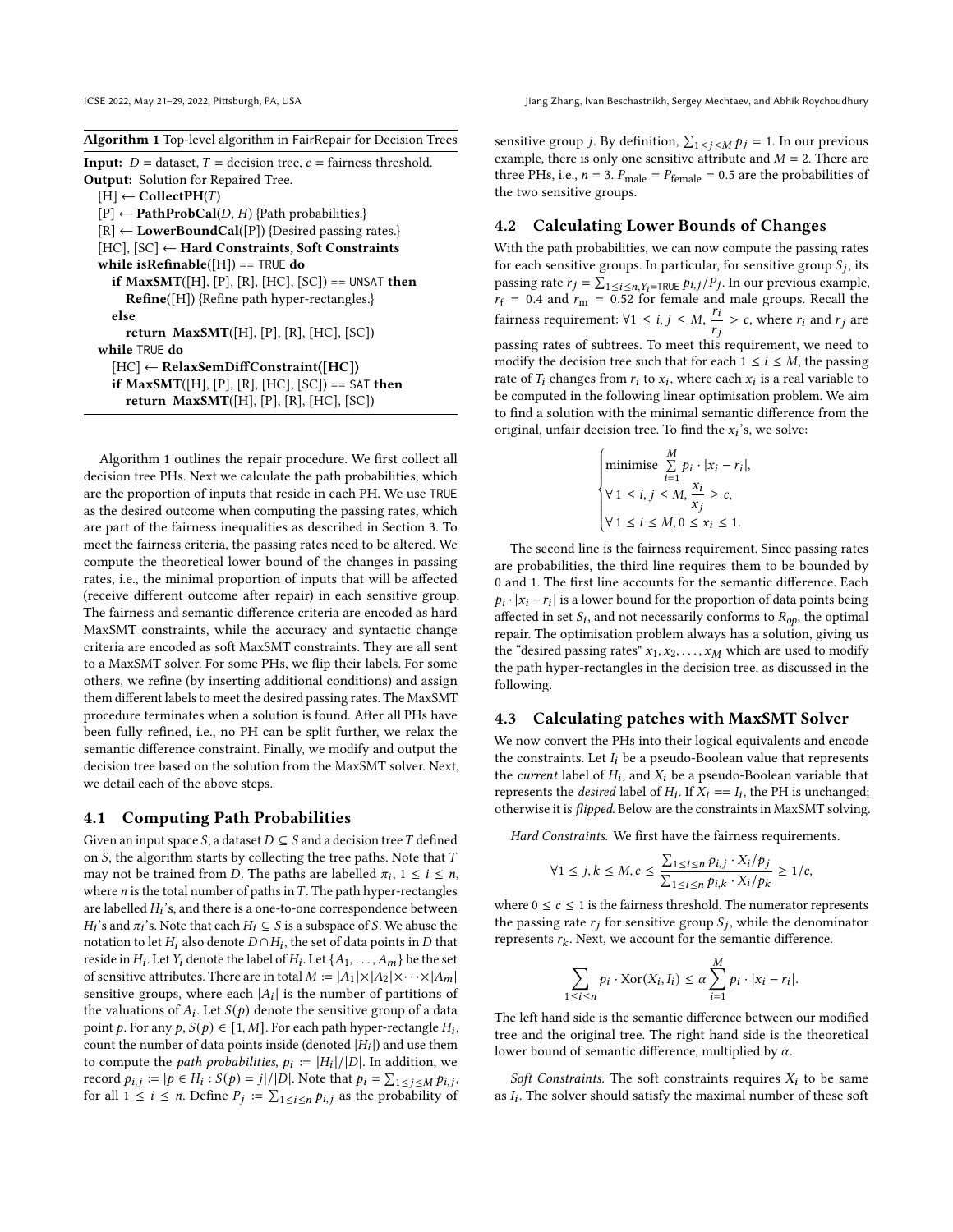Fair Decision Making via Automated Repair of Decision Trees ICSE 2022, May 21-29, 2022, Pittsburgh, PA, USA

constraints, which means that we should flip the return value of as few path hyper-rectangles as possible.

$$
\forall 1 \leq i \leq n, X_i = I_i.
$$

Note that the above set of formulas are not guaranteed to have a solution, because the path probabilities might be too large. If the solver returns UNSAT for the maxSMT problem, then we cannot make the decision tree fair by only flipping PHs.

## <span id="page-4-0"></span>4.4 Refining Path Hyper-rectangles

If the fairness criteria cannot be satisfied by flipping the outcome of the PHs (i.e., the hard constraints are unsatisfiable), we proceed to refine the PHs. In particular, each time we split one PH into two based on a single attribute. There is no restriction whether this attribute should be discrete or continuous, but we forbid the use of sensitive attributes. When the solver outputs UNSAT, we refine one PH and re-run the solver. Since the total number of PHs is bounded by the size of the dataset, this procedure always terminates after a finite number of steps.

Refinement requires choosing a PH and a constraint on an attribute. As a PH may contain inputs from various sensitive groups, flipping one PH can impact the passing rates of multiple sensitive groups. In general, we choose PHs that are most imbalanced in terms of the proportions of members from each sensitive group, and choose attributes that are most correlated with the sensitive ones. This allows us to separate the sensitive groups to the greatest extent and provides more room for manipulating the labels. When the sensitive attributes are unavailable, the inputs from each group can only be distinguished using attributes that correlate to the sensitive ones. We choose the most correlated ones by default as an optimisation. Choosing other correlated attributes would make our approach slower because of the greater number of refinements. In practice, this would not matter significantly as refinement steps are often not needed in practice (2/3 of the repair tasks in our experiments are completed without refinement). We refer the reader to Section [5](#page-4-1) for more details.

For each path hyper-rectangle, we rank all attributes based on their correlation with the sensitive attribute. This is done by Pearson's product-moment coefficient:

$$
\rho_{X,Y} = \frac{\mathbb{E}[(X-\mu_X)(Y-\mu_Y)]}{\sigma_X \sigma_Y}
$$

.

We compute  $\rho_{S,A}$  for the sensitive attribute S and each attribute A. The computation is based on the data points in  $H_i$ 's. It is possible that different PHs have different rankings of correlated attributes. Let  $A_i$  denote the most correlated attribute for  $H_i$ , and the attribute values of  $A_i$  are denoted as  $a_{i,k}$ 's, where  $1 \leq k \leq |A_i|$ . We assume all numerical attributes are divided into intervals so that they can be treated as categorical attributes, i.e., all  $|A_i|$ 's are finite. Note that it is possible that  $A_i = A_j$  for  $i \neq j$ . Each  $H_i$  is now divided into | $A_i$ | disjoint sub-PHs, denoted as  $H_{i,k}$ 's. During the refinements, we recompute  $p_{i,j,k}$  by counting the data points in each sensitive group in  $H_{i,k}$ . The notions  $I_{i,k}$  and  $X_{i,k}$  follow the same change to denote the current label and the desired label of  $H_{i,k}$ .

The MaxSMT formulas are as follows:

Hard constraints. The group fairness constraints are now (with  $c$ being the fairness threshold):

$$
\forall 1 \leq j,l \leq M,c \leq \frac{\sum_{1 \leq i \leq n} \sum_{1 \leq k \leq |A_i|} p_{i,j,k} \cdot X_{i,k}/p_j}{\sum_{1 \leq i \leq n} \sum_{1 \leq k \leq |A_i|} p_{i,l,k} \cdot X_{i,k}/p_l} \geq 1/c.
$$

Still, the numerator and the denominator represent the passing rates for  $S_i$  and  $S_l$  respectively. The semantic difference constraints are now:

$$
\sum_{1 \leq i \leq n} \sum_{1 \leq k \leq |A_i|} p_{i,k} \cdot \text{Xor}(X_{i,k}, I_{i,k}) \leq \alpha \sum_{i=1}^{M} p_i \cdot |x_i - r_i|,
$$

with the right hand side unchanged.

Soft constraints. The soft constraints still require each  $X_{i,k}$  to be the same as  $I_{i,k}$ . The solver will find a solution that maximally satisfy the following constraints:

$$
\forall 1 \le i \le n, 1 \le k \le |A_i|, X_{i,k} = I_{i,k}.
$$

## 4.5 Relaxing the Semantic Distance Constraint

When all the PHs are fully refined, i.e., no PH can be split into subsets any further without using sensitive attributes, the refinement step stops. We relax the semantic distance constraint gradually, until a repair that meets the fairness requirement is found. The MaxSMT variables and constraints remain the same as in Section [4.3,](#page-3-1) except for the semantic difference constraints below.

$$
\sum_{1 \le i \le n} \sum_{1 \le k \le |A_i|} p_{i,k} \cdot \text{Xor}(X_{i,k}, I_{i,k}) \le \alpha \cdot \text{SemDiff}.
$$

Initially, SemDiff, the semantic difference, is set to  $\sum^M$  $\sum_{i=1}^{11} p_i \cdot |x_i|$ 

 $|r_i|$ , the theoretical lower bound computed in Section [4.2.](#page-3-2) If the solver returns UNSAT, we relax the semantic difference constraint by multiplying SemDiff by  $\alpha$  and re-run the solver. We iteratively update SemDiff until the solver finds a solution of  $X_{i,k}$ 's. To see that our algorithm always terminates, note that there exists a trivial solution for the fairness constraints, i.e., all  $X_{i,k}$ 's are TRUE. The left hand side of the above inequality represents the actual semantic change in fraction, so it is bounded by 1. Meanwhile, since  $\alpha > 1$ , as we repeatedly relax SemDiff, the right hand side of the inequality is unbounded and will exceed 1 after finitely many iterations. Thus the solver is guaranteed to find a solution after a finite number of steps. This concludes our algorithm.

#### <span id="page-4-1"></span>5 EVALUATION

We evaluated the performance of our algorithm empirically with respect to fairness, semantic difference and accuracy. We conduct the experiments on three real-world datasets, and we compare the results with state-of-the-art algorithms.

#### 5.1 Methodology

For our experiments, we used three popular datasets often used in fairness evaluation. All the datasets involve the attribute gender or sex, which may be interpreted with different meanings. To avoid ambiguity, we use the term gender for all datasets.

1. The Adult dataset [\[1\]](#page-7-11) contains 14 demographic attributes over 48,842 individuals. The class labels state whether their income is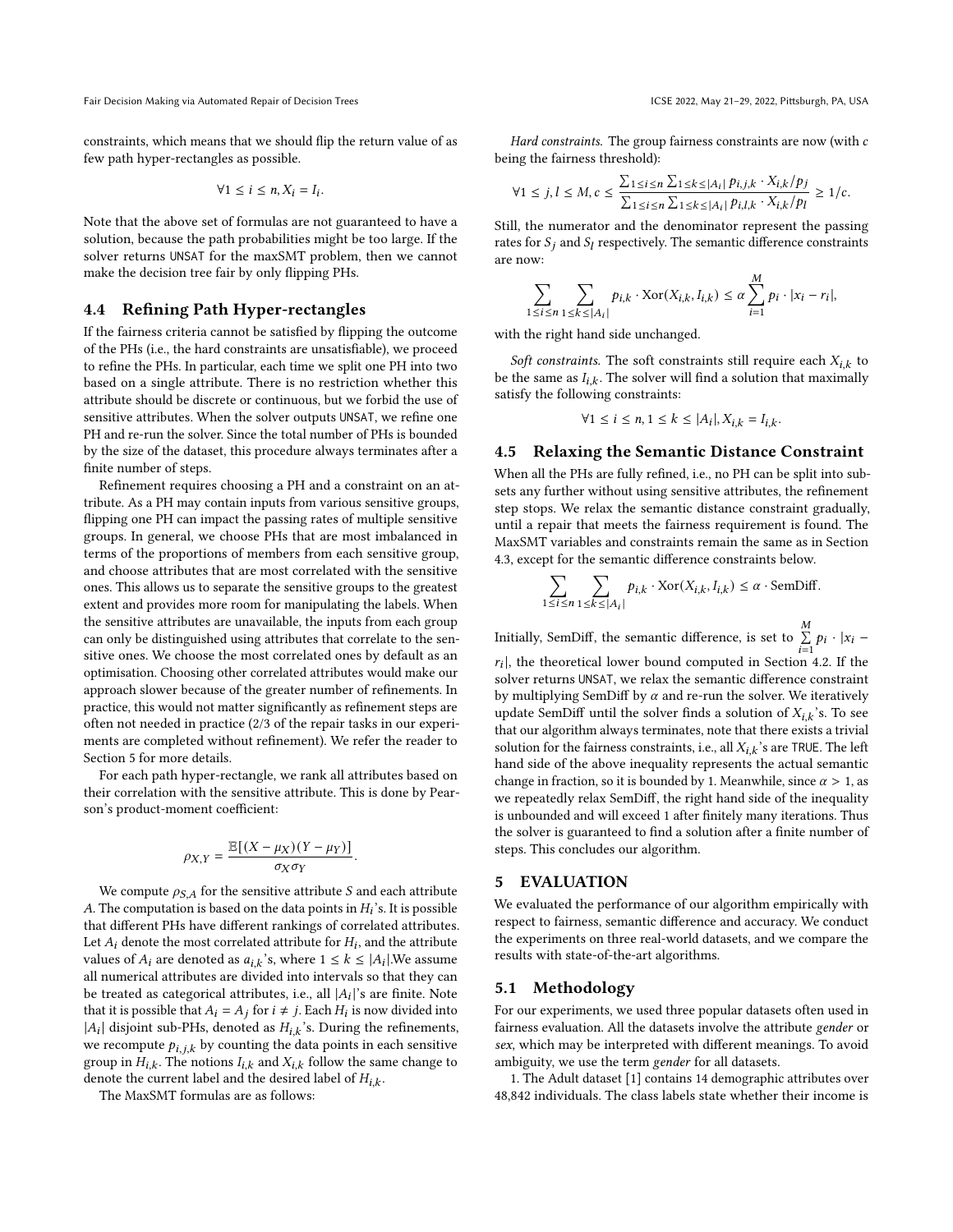ICSE 2022, May 21–29, 2022, Pittsburgh, PA, USA Jiang Zhang, Ivan Beschastnikh, Sergey Mechtaev, and Abhik Roychoudhury

higher than \$50,000. We choose gender (p-rule score = 0.36) and race ( $p$ -rule score = 0.43) as the sensitive attributes.

2. The UFRGS [\[3\]](#page-7-12) dataset contains 10 attributes over of 43,302 individuals. The attributes are the students' gender and their entrance exam scores (9 subjects). We choose gender (p-rule score = 0.61) as the sensitive attribute. The predictions are their GPAs in the college, categorised into two classes,  $<$  3.0 and  $\geq$  3.0.

3. The COMPAS [\[2\]](#page-7-0) dataset contains 13 attributes over previously convicted criminals. The class labels the defendants' recidivism states within two years. We follow [\[10\]](#page-7-1) and [\[15\]](#page-7-13), choose race as the senstive attribute, and consider only Caucasian and non-Caucasian defendants ( $p$ -rule score = 0.78), in total 6,172 individuals.

We developed FairRepair in 3,000 lines of Python code. FairRepair repairs models trained using scikit-learn [\[14\]](#page-7-14). In general, our algorithm is not restricted to any specific decision tree or random forest training tool. FairRepair changes the structures of the models, but it does not change the output range of classifications or assume new input features. All experiments were run with Python 3.8.10, on a Linux Ubuntu 20.04 server with 28-core 2.0 GHz Intel(R) Xeon(R) CPU and 62GB RAM. When evaluating generalisation accuracy, we split the datasets into 40/40/20 divisions as the training subset, repairing subset and the testing subset in the decision tree repair process, so to test the generalisation accuracy of FairRepair. The first 80% is used for conducting the repair procedure, while the last 20% for assessing the repaired model. When generating a DecisionTreeClassifier or a RandomForestClassifier, we used an 80/20 training-test split of the repairing dataset. For the Adult dataset, 2 choices of sensitive attribute(s) were tested, while for the other two dataset, only one sensitive attribute was tested. For experiments on random forests, we selected the default forest size to be 30 trees<sup>[1](#page-5-0)</sup>. Each experiment was run with 5 different random seeds used by scikit-learn's training procedure, and we recorded the average.

### 5.2 Fairness and Accuracy

We evaluated the fairness and accuracy of the repaired models produced by FairRepair in the following aspects: 1) how they compare with the original models; and 2) how they compare with state-ofthe-art fairness learning algorithms.

Changes in accuracy. While achieving the fairness requirement, the changes in classification accuracy between the original and the repaired models are limited. We set as baseline fairness threshold  $c = 0.8$  and semantic bound  $\alpha = 1.2$ . We further tighten the requirements by increasing  $c$  to 0.95 and decreasing  $\alpha$  to 1.05. We note that for all three datasets, the improvements in semantic difference led by  $\alpha$  < 1.05 are all less than 0.1%, hence we do not require semantic bounds to be less than 1.05. We record the accuracy, precision, recall and F1-scores in Table [1](#page-5-1) at  $\alpha$  = 1.05 for decision trees. The random forest results are similar hence omitted.

The changes in classification accuracy due to repairs are highly dependent on the input distribution and initial degree of unfairness presence in the model. We use the adult dataset for explanation. For gender, the accuracy at  $c = 0.95$  is 76.1%. The initial passing rates computed from the predicted results are 31.0% for males and 11.3% for females. To balance the passing rates, the algorithm has to

<span id="page-5-1"></span>

| Dataset                  | Adult         | <b>COMPAS</b> | <b>UFRGS</b> |  |
|--------------------------|---------------|---------------|--------------|--|
| Sensitive attribute      | Gender / Race | Race          | Gender       |  |
| Accuracy (before)        | 81.0 / 81.0   | 61.8          | 69.4         |  |
| Accuracy ( $c = 0.8$ )   | 76.8 / 80.7   | 61.4          | 66.8         |  |
| Accuracy ( $c = 0.95$ )  | 76.1 / 80.1   | 59.6          | 71.2         |  |
| Precision (before)       | 61.8 / 61.8   | 57.3          | 31.9         |  |
| Precision ( $c = 0.8$ )  | 52.8 / 60.6   | 57.0          | 29.4         |  |
| Precision ( $c = 0.95$ ) | 51.3 / 59.9   | 55.5          | 30.8         |  |
| Recall (before)          | 62.9 / 62.9   | 57.9          | 33.6         |  |
| Recall $(c = 0.8)$       | 63.6 / 63.4   | 58.2          | 35.6         |  |
| Recall $(c = 0.95)$      | 64.2 / 63.7   | 59.6          | 24.3         |  |
| F1-score (before)        | 62.4 / 62.4   | 57.7          | 32.7         |  |
| F1-score ( $c = 0.8$ )   | 57.6 / 62.0   | 57.6          | 32.2         |  |
| $F1-score (c = 0.95)$    | 57.0 / 61.7   | 57.4          | 27.2         |  |

Table 1: Accuracy, precision, recall and F1-score (in %) of decision trees for the Adult, COMPAS and UFRGS datasets.

<span id="page-5-2"></span>

| Model               |       | Adult  | <b>COMPAS</b> |        |  |  |  |
|---------------------|-------|--------|---------------|--------|--|--|--|
|                     | Acc.  | Sem.D. | Acc.          | Sem.D. |  |  |  |
| FairRepair (tree)   | 76.2% | 5.7%   | 59.9%         | 2.3%   |  |  |  |
| FairRepair (forest) | 80.9% | 5.6%   | 64.2%         | 3.7%   |  |  |  |
| <b>FAGTB</b> [10]   | 85.0% | 10.9%  | 64.6%         | 8.9%   |  |  |  |
| Kamishima [13]      | 82.6% | 11.7%  | 64.0%         | 12.1%  |  |  |  |
| Zafar [16, 17]      | 82.3% | 9.5%   | 63.9%         | 13.5%  |  |  |  |
| Zhang [18]          | 83.1% | 10.0   | 64.1%         | 9.7%   |  |  |  |

Table 2: Comparisons between *FairRepair* (at  $c = 0.9$ ) and other fairness learning algorithms (at around 90% fairness) on accuracy and semantic difference.

explicitly make wrong predictions, which decreases accuracy. The female group constitutes 31% of the population, and the male group constitutes 69%. To achieve 0.95 fairness threshold, the semantic difference is at least 6.0%, hence causes the loss in accuracy. For the same reason, the false positive rate and false negative rate changes, causing fluctuations in the precision and recall values.

In real life, a high fairness threshold  $c = 0.95$  is usually unnecessary. For example, the 80% rule requires only  $c = 0.8$ . We note that at  $c = 0.8$ , the changes in accuracy and F1-scores for all three datasets are less than 5%. We believe this is a reasonable trade-off for a more fair model, and such results do show that FairRepair is able to repair unfair models, while their accuracy is mostly maintained.

Comparison with state-of-the-art. A good repair should preserve the accuracy and be semantically close to the original model. To concretely evaluate our repair methodology, we selected four stateof-the-art fairness learning algorithms (not restricted to decision tree learners) [\[10,](#page-7-1) [13,](#page-7-2) [16,](#page-7-3) [18\]](#page-7-4). These works train new classifiers from scratch, instead of repairing existing unfair models. We compared FairRepair with these algorithms on the accuracy, the fairness and the semantic difference (as compared with the original model) achieved by the new/repaired model.

Table [2](#page-5-2) lists our experimental results for different algorithms on the well-known Adult dataset and COMPAS dataset, both with gender as the sensitive attribute. We did not include the UFRGS

<span id="page-5-0"></span><sup>&</sup>lt;sup>1</sup>We measured the accuracy for random forests of different sizes. The differences in initial classification error rate was less than 1% for forests with more than 30 trees.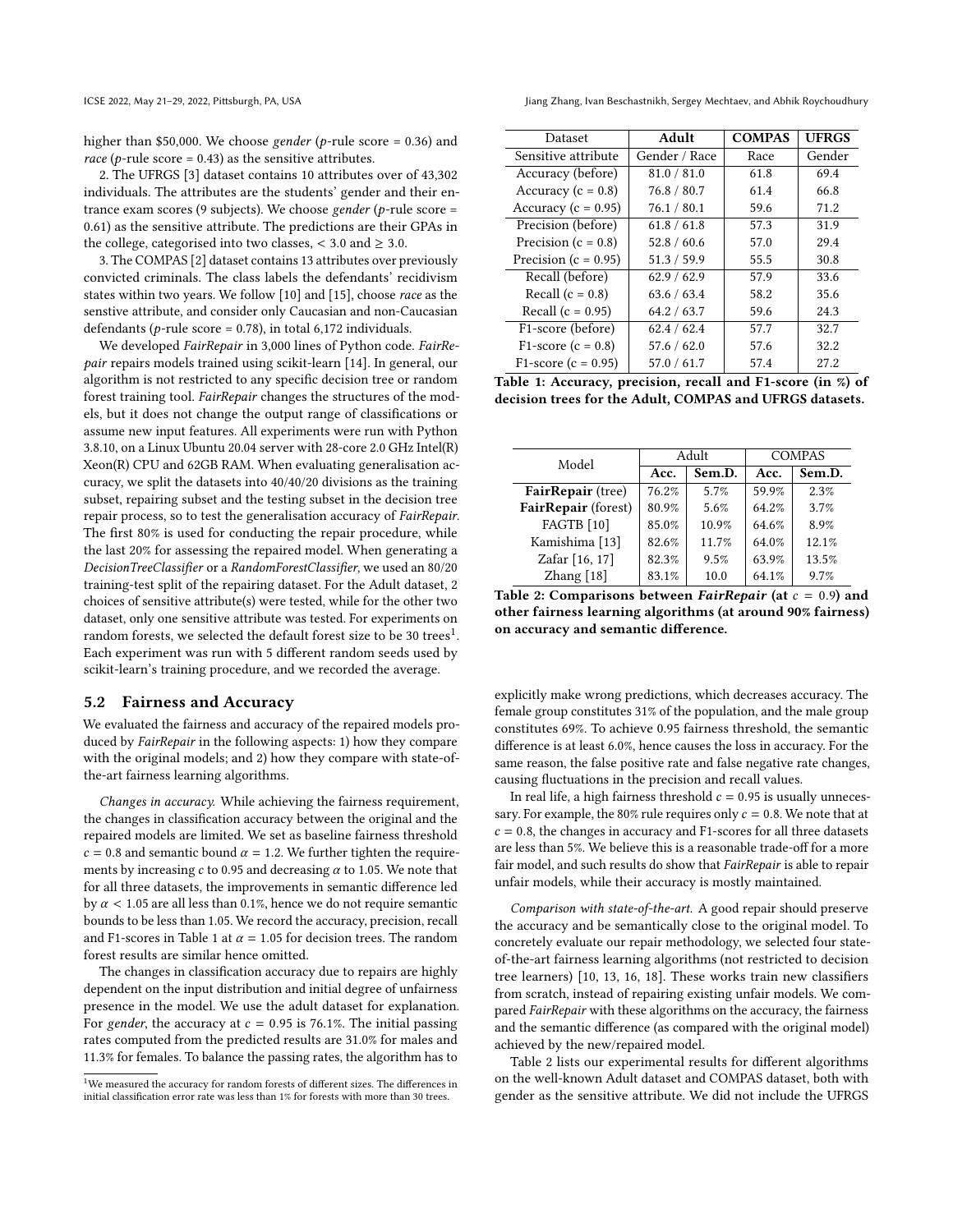Fair Decision Making via Automated Repair of Decision Trees ICSE 2022, May 21-29, 2022, Pittsburgh, PA, USA

<span id="page-6-3"></span>

Figure 2: The total running time of FairRepair for random forests with increasing number of data points.

dataset, as it is not in the benchmarks of the open-source implemen-tations of the tools<sup>[2](#page-6-1)[3](#page-6-2)</sup>. For all these tools, we compute the average of 10 trials with random division of the dataset into 80/20 training/testing subsets. We compared the outcome models of the four tools with an initial model used by FairRepair, and computed the semantic difference. We recorded the results of FairRepair for both decision tree and random forest repair. For decision trees, the initial models have accuracy of 81.5% and 62.3% for the Adult and the COMPAS datasets respectively. Accordingly, the numbers are 85.1% and 65.6% for random forests. We set fairness threshold  $c = 0.9$  and semantic bound  $\alpha = 1.2$  for *FairRepair*. For the other tools, we also try to achieve accuracy near 90% by leveraging the parameters, so that we can compare the accuracy and semantic difference more directly. For the COMPAS dataset, all five tools have comparable accuracy. For the Adult dataset, we do note that the accuracy of the repaired model was limited by that of the original one. The models used by the other tools have better prediction capability than simple decision trees and outperformed FairRepair even before repair. FairRepair improved the  $p$ -rule score from 0.78 to 0.90 in exchange of 4.2% accuracy decrease, while maintaining the smallest semantic difference among all 5 tools. The results show that our tool is able to produce a fair repair with respect to a dataset while minimally affect the accuracy and semantic difference.

#### 5.3 Scalability

FairRepair uses an input dataset to compute the fairness and semantic differences as it executes. For large datasets, these operations may be expensive. To investigate scalability we only use the Adult dataset and the UFRGS dataset, since the COMPAS dataset is relatively small. Figure [2](#page-6-3) plots the total running time of FairRepair repairing random forests using subsets of the two datasets with varying sizes. We created partitions of the dataset by sampling uniform random subsets of increasing size (Adult: 5K to 45K points, UFRGS: 5K to 40K points). Here we do not show the plots for decision trees, as for both datasets (and their different subsets), the average repair time is less than 1 minute. We found that the choice of fairness threshold  $c$  and semantic bound  $\alpha$  made little difference to the running time. There is no clear relationship between  $c$  and  $\alpha$ , and the time needed to repair a model. These experiments used gender as the sensitive attribute. The figure illustrates that larger datasets do take longer to repair. Since fairness and  $\alpha$  does not significantly affect the running time, we fixed fairness threshold to be

<span id="page-6-2"></span><sup>3</sup>https://github.com/Trusted-AI/AIF360

0.8 and  $\alpha$  to be 1.2. As the size of the dataset increases, it takes up to 20 minutes (on average) to repair a random forest on the complete UFRGS dataset, and 25 minutes (on average) for the complete Adult dataset. We also measured the scalability against various forest size, from 10 trees to 100 trees, with fixed fairness threshold 0.8 and  $\alpha = 1.2$ . We observe a mostly proportional increase in the amount of repair time as the forest size increases. For random forest on the Adult (resp. UFRGS) dataset with 100 trees, FairRepair takes up to 35 minutes (resp. 25 minutes) to find a repair. We also note that our code is in Python and we believe it could be further optimized to achieve much better scalability.

#### <span id="page-6-0"></span>6 RELATED WORK

Fairness in Decision Tree Learning. Other than repairing a trained decision tree or random forest, attempts have been made to integrate fairness into the model training procedure [\[4\]](#page-7-16)[\[8\]](#page-7-17). Among them, Kimaran et al. [\[12\]](#page-7-18) also employ the technique of relabeling leaf nodes in decision trees to achieve fairness requirements. They adopted a different fairness definition that requires the difference (instead of the ratio) of the passing rates to be bounded. They compute the contribution to minimising the difference of flipping each leaf and use a greedy algorithm to accumulate flipped leaves. This definition restricts their algorithm to be applied to binary sensitive attributes only. Aghaei et al. [\[4\]](#page-7-16) construct an optimization framework for learning optimal and fair decision trees with the aim of mitigating unfairness caused by both biased datasets and machine mis-classification.

DIGITS [\[5\]](#page-7-7). The work of [\[5\]](#page-7-7) performs fairness repair guided by input population distributions. In contrast, our work is focused on rectifying an unfair decision tree from an unfair dataset given as the input. This allows us to detect and to cure the implicit and unconscious biases in the previous decision making procedure. The repaired model could be used as a guideline for making future decisions, and it also works as an explanation for the previous unfairness. In contrast, the DIGITS method requires continuing sampling data points from the input distribution to achieve better convergence to the optimal repair. The completeness guarantee of DIGITS is relative to assumptions such as a manually provided sketch (describing repair model), which is not needed in FairRepair. While its algorithm is designed for binary sensitive attributes, ours is able to handle multiple sensitive groups. Our results are not directly comparable with DIGITS, although they adopted similar fairness criteria and bench-marked on the Adult dataset, as their decision trees were relatively small (less than 100 lines code) and employed at most three features. With sensitive attribute being sex and fairness threshold set to 0.85, their algorithm was able to produce a repair in 10 minutes with semantic difference of 9.8%. In contrast, FairRepair is able to achieve a semantic difference of 5.7% with a higher fairness threshold 0.9 within the same amount of time. The comparison does show the efficiency of our tool on both achieving fairness criteria and bounding semantic difference.

## ACKNOWLEDGEMENT

This research is supported by the National Research Foundation, Prime Minister's Office, Singapore under its Campus for Research Excellence and Technological Enterprise (CREATE) programme.

<span id="page-6-1"></span><sup>2</sup>https://github.com/algofairness/fairness-comparison